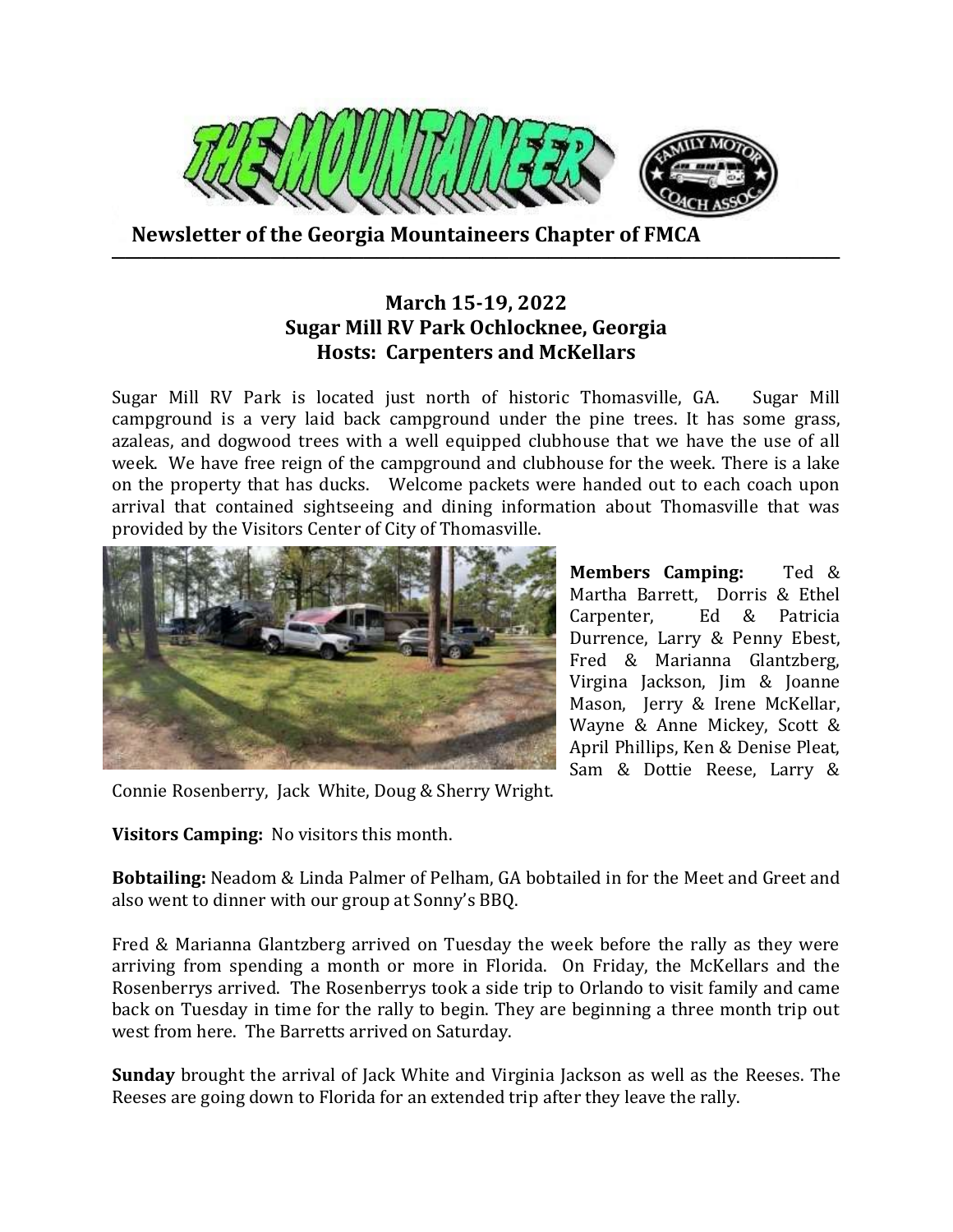**Monday** brought the arrival of the Mickeys, Pleats, Carpenters and the Durrences. The weather was pleasant for the start of a great week of camping. The Barretts and McKellars went to Seminole Wind for lunch. Following an afternoon of greeting and catching up on recent news, a group of 12 went to Sonny's BBQ in Thomasville for dinner. Ted & Martha went to Rancho Grande Mexican with Family for Dinner. Then it was back to the RV Park. Dorris & Ethel Carpenter and Jerry & Irene McKellar, and Sam & Dottie Reese went to the clubhouse to play Fast Track. With the arrival of eleven coaches, the pre-rally fun had begun. We are expecting 15 coaches total to arrive by Wednesday.

**Tuesday** was a rainy day. The arrivals today of the Phillips, Masons, and Wrights brought the total number of coaches up to fourteen with one more to arrive tomorrow. Ted & Martha Barrett have family in the area so they went to visit with family. Four couples went to Jonah's Fish & Grits in downtown Thomasville for dinner. I can't speak for everyone but I know the food there was delicious. That evening McKellars, Carpenters and Reeses elected to play Fast Track in the clubhouse.



**Wednesday** began with a nice day. Some people did local site seeing while others did shopping with lunch again in various places. The afternoon saw the arrival of the Ebests to give us a total of fifteen coaches at this Rally. At 2:30 PM there was a Meet & Greet at the clubhouse. Ted started the Meet and Greet by welcoming everyone. Ted introduced the visitors who bobtailed in for the afternoon. The hosts had copies of agendas and

restaurants and things to do for those that needed one. These were sent out ahead of time via email also. Irene McKellar and Ethel Carpenter also went over the rally agenda for the week. Then it was time for a snack of cookies, and bottles of water. At 5:30 pm 29 people met at Sonny's BBQ for dinner. They set us at one long table and served us rather quickly for a large group. Wayne Mickey gave the blessing before our meal. From all the feedback, everyone had a very good dinner. Back at the RV Park, it was again time for Fast Track and a fire. As the fire died down later in the evening, the day came to a close and everyone when back to their coach and turned in.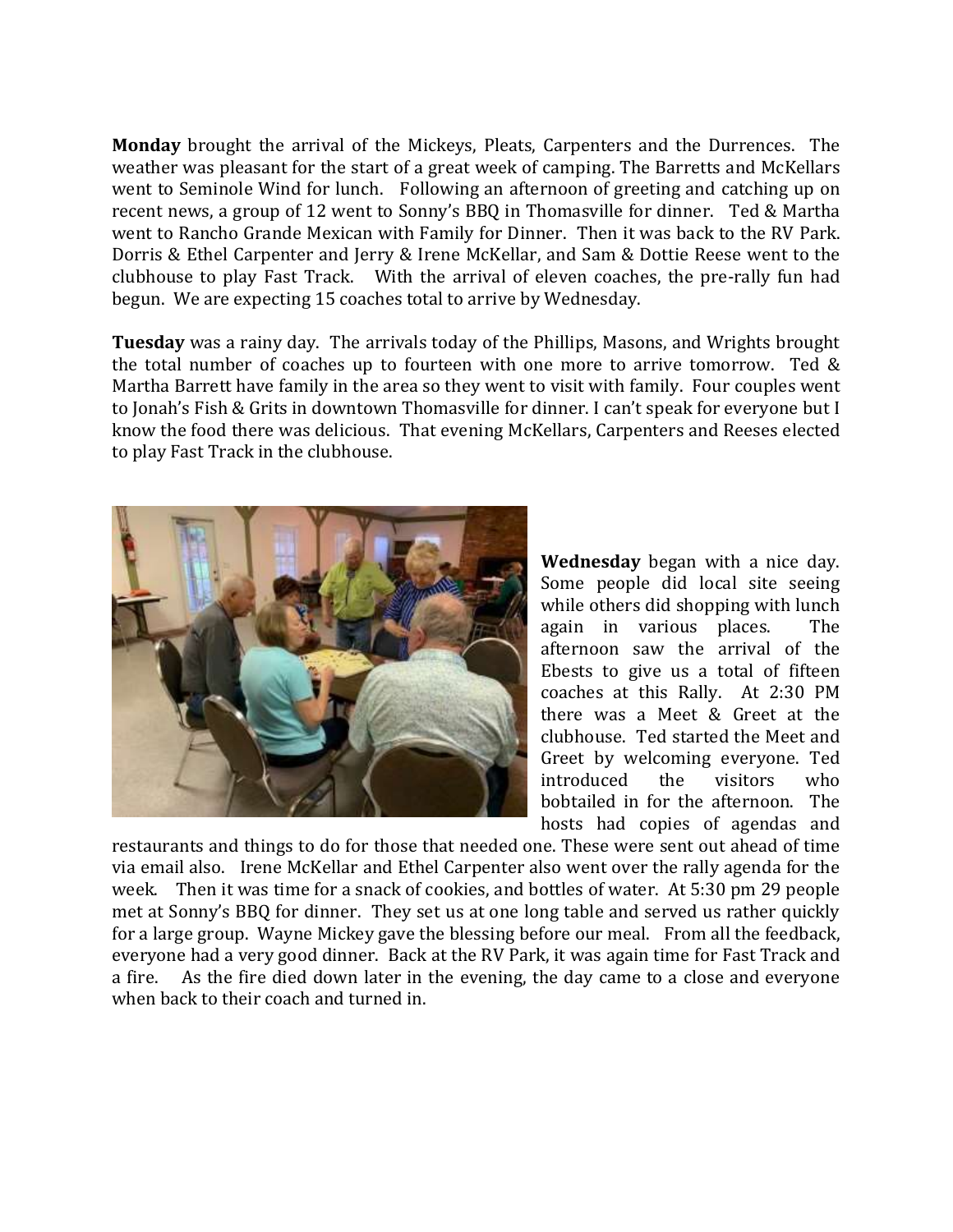

**Thursday** was St. Patrick's Day and a free day for everyone to do some site seeing or relax or whatever. The group spread out to various places for lunch and some went site seeing. A group went to Mr. Chick's in Cairo for lunch. It was a small local restaurant with good food. Ted & Martha Barrett met 13 family members at Mr. Chick for dinner. Scott and April Phillips went to Albany to get Jimmies Hot Dogs for themselves and several family members. April used to live in Albany so she knew how delicious they were. Wayne and Ann Mickey went to Panama City to visit relatives since they were this close. A group of 12 went to the Plaza for dinner. It was very good food. Back at the RV Park that night 3 couples played Fast Track and 2 couples played Mexican Train in the clubhouse. The ladies won

most of the games in Fast Track this week.

**Friday** was a rainy day with thunderstorms. Friday lunch was on your own so people scattered in different places to eat. I know 2 couples went to Chandlers for hotdogs, fries and strawberry cream cheese pies. Later in the day, 5:00 p.m. it was time to meet at the



Seminole Wind for dinner. We left the campground at 4:30 p.m. This was a seafood buffet as well as vegetables, salads, and desserts. It was pouring down rain and had been bad weather all day but 24 people braved the weather and met for dinner. Back at the campground, the evening was spent again with 3 couples playing Fast Track, but there was no campfire.

**Saturday** morning at 10:00 was a Business Meeting to elect a new Treasurer as the position